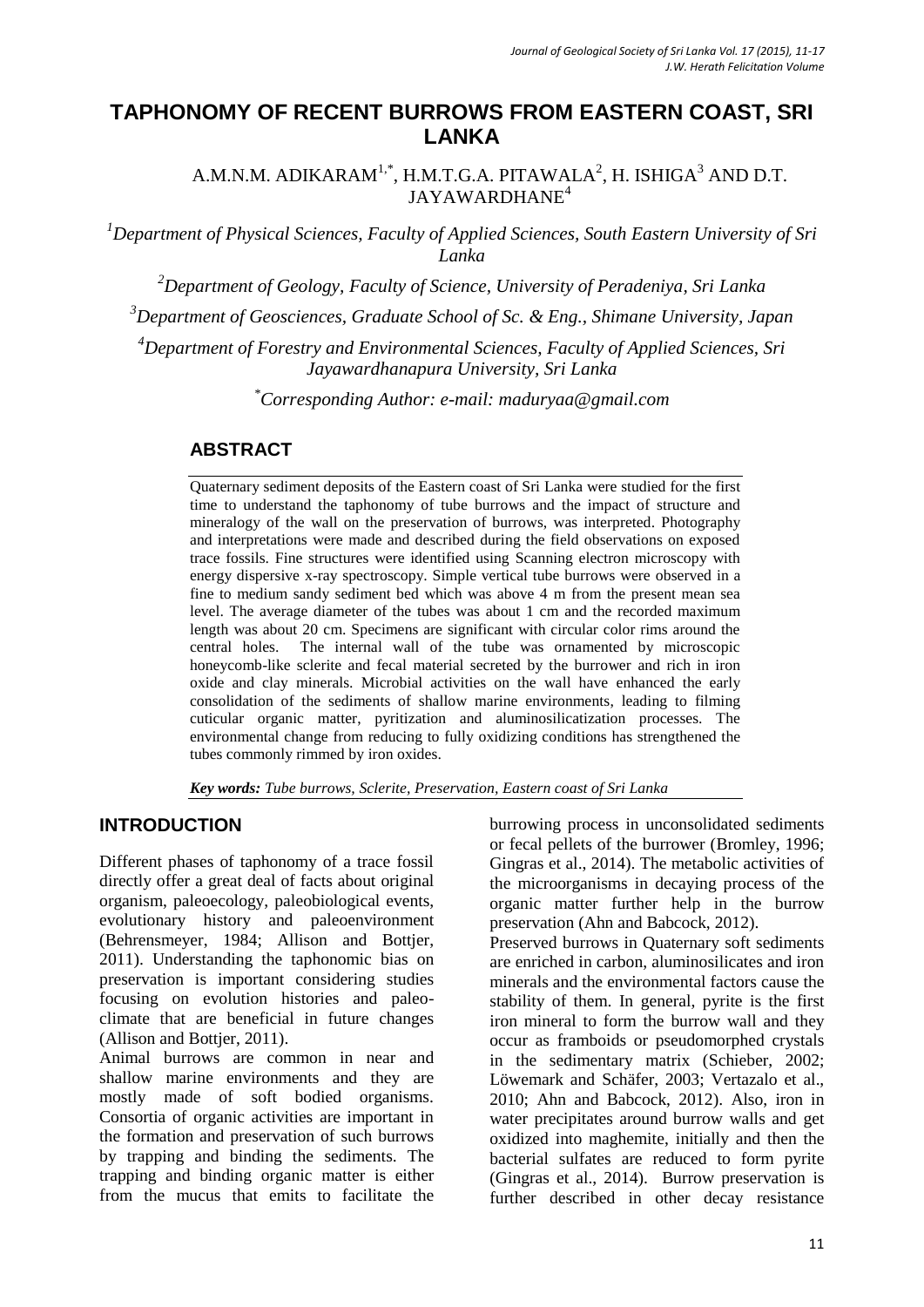

*Fig. 1 Map of Batticaloa, Sri Lanka showing the sampling location of Thuraineelavanai*

processes such as coalification and aluminosilicatization (Han et al., 2007).

In the present paper, we address the new observations of simple vertical tubular burrows that were found in the Quaternary sediments of near marine environment of Eastern Sri Lanka (Cooray and Katupotha, 1991). These burrows are only tentatively selected as the burrows of polychaetes by the authors since there are no systematic ichnological records. This is the first attempt to study on taphonomy of tube burrows related to its preservation in Quaternary sediments of Sri Lanka. Detailed taphonomic studies on well preserved tube burrow fossils in Quaternary soft sediments will contribute to a better understanding of preservation history.

### **STUDY AREA AND PHYSICAL SETTINGS**

### **GEOLOGY AND GEOGRAPHY**

The coastal area of Batticaloa district, Sri Lanka, is composed of younger Quaternary sediment deposits that extend along the Eastern coastal region (Katupotha, 2007). The Batticaloa lagoon is formed due to the isolation of the water bodies by complex barrier systems and further developed by shoreline changes (Fig. 1). The width of the sediment band of the lagoon barrier complex is narrow and exposed fresh or weathered bedrock is visible at a location 2 km away from the present coastline. The Precambrian metamorphic basement includes biotite and granitic gneisses (Cooray, 1984). Fine to medium size, moderately sorted sediments are found on the weathered bedrock.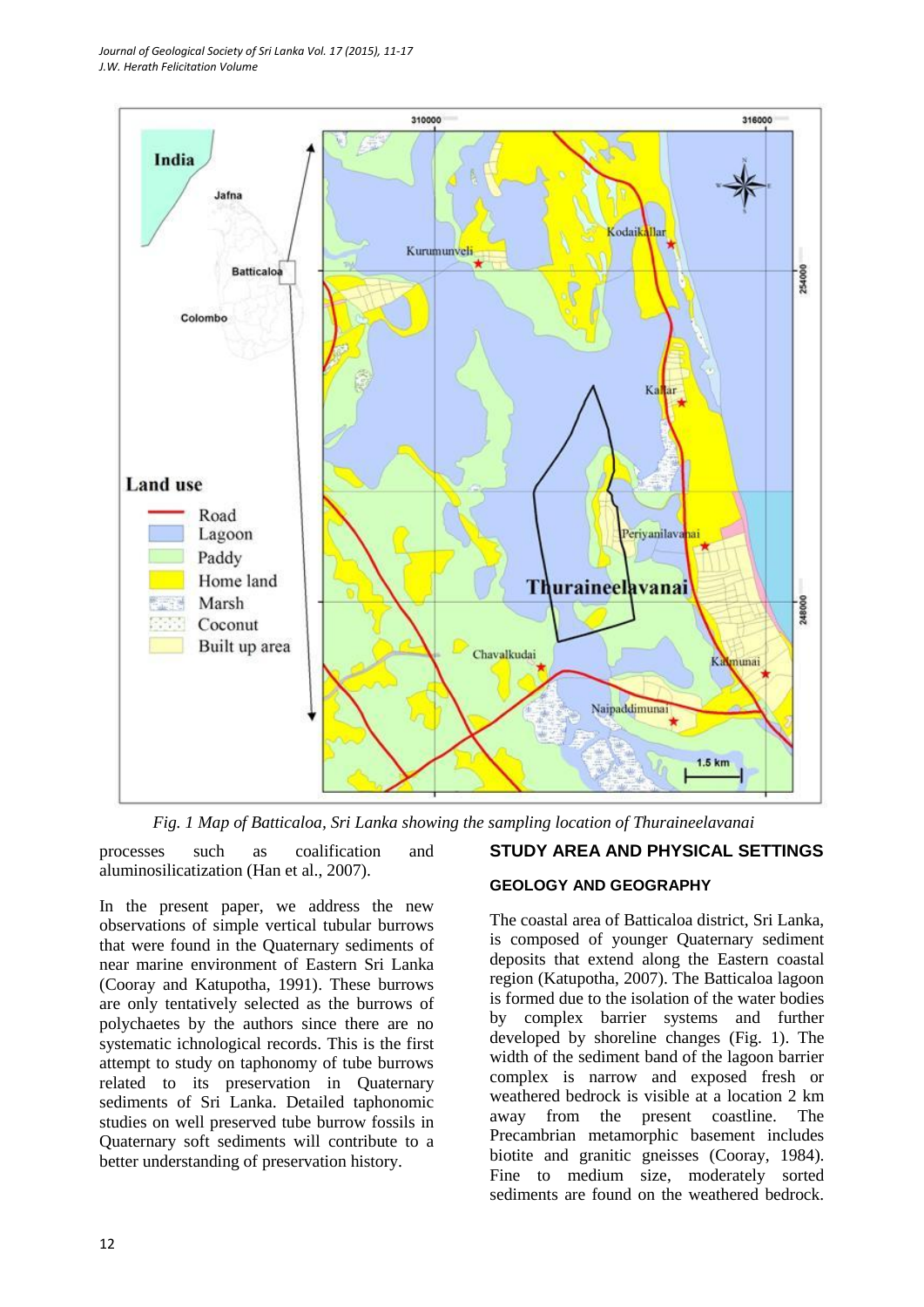*Journal of Geological Society of Sri Lanka Vol. 17 (2015), 11-17 J.W. Herath Felicitation Volume* 

Well rounded to sub rounded quartz grains (about 85%) form the major mineral type with minor amounts of heavy minerals. Average thickness of the sediment layer is about 3 m. The sediment bed with preserved tube burrows has a red crust that is slightly covered with vegetation. The area shows hummocky topography with an average height of 4 m above MSL.



*Fig. 2 Broken tube burrows specimens* 

### **CLIMATIC CONDITIONS**

The annual rainfall of the study area varies between 1200-1900 mm, in which rainfall by Northeastern monsoons (November to February) and the inter-monsoon are dominated (Panabokke et al, 2002). One third of the year falls in the dry season with an average temperature of 33-38 °C (Panabokke et al, 2002). Typically Thuraineelaveli area is characterized by annual floods (November to February) and droughts (May to August).

### **MATERIALS AND METHODS**

The trace fossils were initially studied in November, 2014 under natural exposure. These were standing perpendicular to the sediment deposition of the Thuraineelaveli in Batticaloa District, Sri Lanka. Dimensions and geometry of such natural occurrences were recorded by photography. A total of 25 loose specimens was collected to carry out detailed analysis. Polished cross sections were prepared using sandpaper on selected specimens and fine structures were identified using Scanning Electron Microscopy (SEM images) was done with Energy Dispersive



*Fig. 3. Cross sections of the tube burrows. A and B are two selected specimens. Color rims around the center hole shows dark inner wall and reddish outer wall with yellow color low oxidized zone in between.*

X-ray Spectroscopy (EDS) at the Department of Geology, University of Peradeniya, Sri Lanka. Prior to the EDS analysis, specimens were coated with gold

### **RESULTS AND DISCUSSION**

#### **DESCRIPTION OF TRACE FOSSILS**

Tube burrows found in Quaternary sediments of near marine environment in Eastern Sri Lanka are simple with vertical to near vertical geometry and prolongs perpendicular to the sediment beds. The recorded maximum length of the specimens is 20 cm. Branching of these fossils was rarely observed and is Y–shaped (Fig. 2). The external diameter of the tube is less than 1 cm and the internal diameter is less than 5 mm. The fossil has a near circular outer cross section and irregular internal cross section where the burrow wall is distinct with its irregularity (Fig. 3). Mineralized walls are observed as colored rims around the central hole in cross section. The inner wall is dark in color and outer wall is red. Between the inner and the outer walls, a yellow color rim was observed. The color rims around the internal wall indicates the oxidation conditions. In three dimensions the irregularities are elongated striations that are oblique and perpendicular to the tube axis. Burrows are not densely crowded in the area. Traces are preserved in rounded sand deposits.

#### **SEM OBSERVATIONS**

Quartz grains of the tube burrow are tightly compacted in the iron matrix. The iron matrix is composed of tiny octahedral pyrite crystals and clay minerals enriched in aluminum and silicon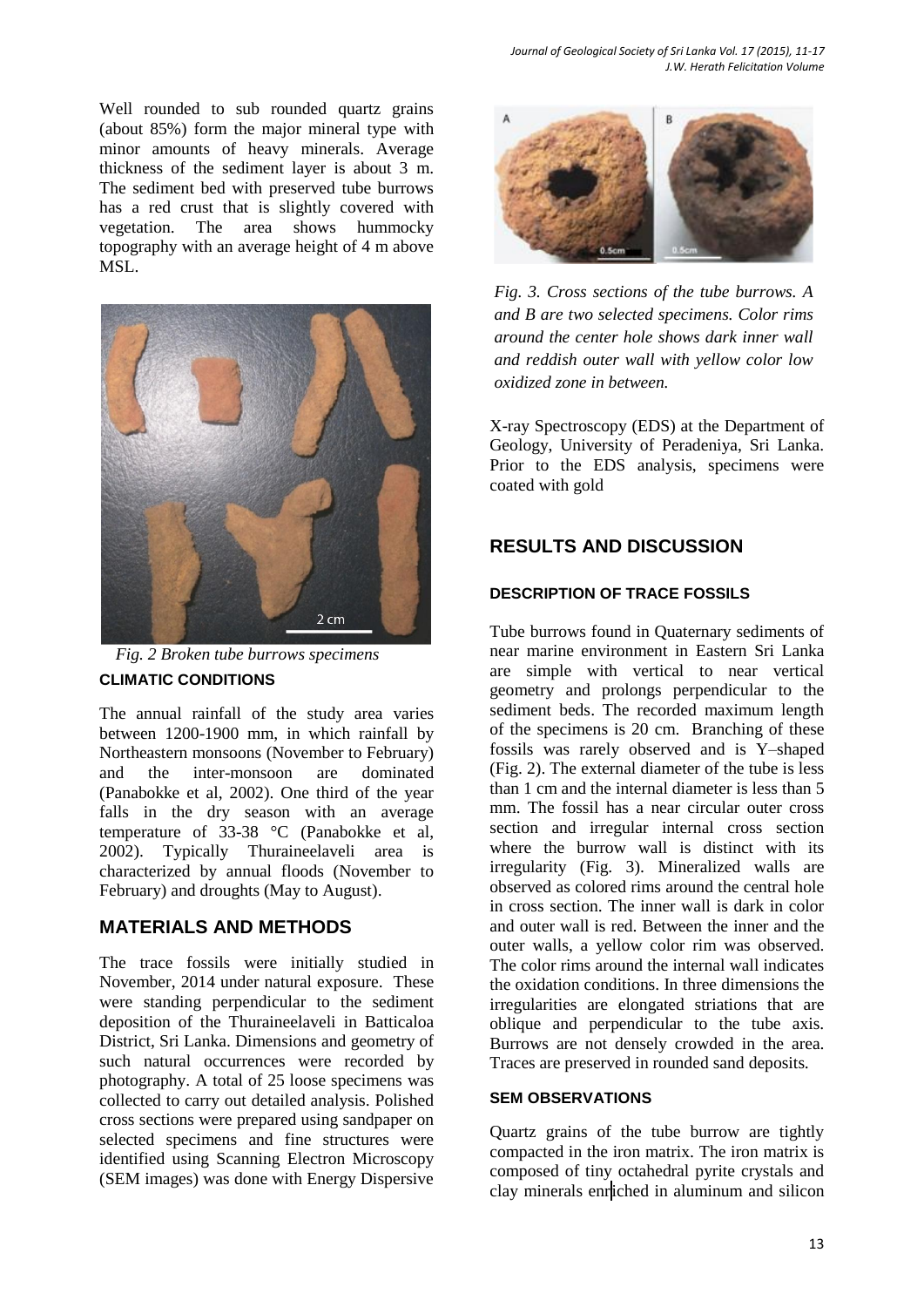

*Fig. 4 SEM images of a tube burrow. A. Burrow has compacted fine to medium grains in a clayey matrix. B. Tiny pyrite octahedral crystals could be observed in the clayey matrix.* 

oxides (Fig. 4). The mucus secreted by the burrower traps the fine grains by soaking them and facilitates the vertical tube to stand alone (Bromley, 1996). The diameter of the tube burrow depends on the amount of mucus secreted by the organism and deposited in each direction during its locomotion through the burrow. The inner wall striations might be structures created due to parapodium or tiny spines of the trace maker during the locomotion in the soft sediments (Fig. 5) (Chamberlain, 1975, Han et al., 2007). The inner lining of the tube has no external material except the wall ornamentation. The margins of the internal wall include honeycomb-like structures (in 2D cross section) that show circular arrangements around the internal wall (Fig. 6 A and B). The ornamentation with honeycomb-like structures of the specimens could be a sclerite of a polychaete that lived in shallow marine environments (Chamberlain, 1975; Barwis, 1985) or detritus of the animal that made brick works on the burrow wall (Bromley, 1996). The

interior of honeycomb-like structures is filled with finer spherules (Fig. 6 C and D). Comparatively, EDS analysis indicates iron and oxygen content of these finer spherules and the wall of the sclerite is high with less carbon content (Table 1). The innermost wall of the tube burrow shows distribution of angular shape microscopic particles (Fig. 6 B). In contrast, tiny crystals of this innermost wall of tube show high amounts of aluminum, carbon and silicon with dominant iron component (Table 1).

#### **FOSSIL PRESERVATION**

The structures preserved in the present samples indicate sclerite of the original animal. Building of the innermost part of the wall might be due to locomotion of the burrower while spreading the fecal material around. The ferric iron concentration of the wall was probably original and/or might be resultant due to an activity of the organisms. It has been noted that in low pH environments, the microbacterial activities of polychaetes could destroy the original



*Fig. 5 SEM images of the irregular internal cross section of the tube burrows. A and B are two different sections*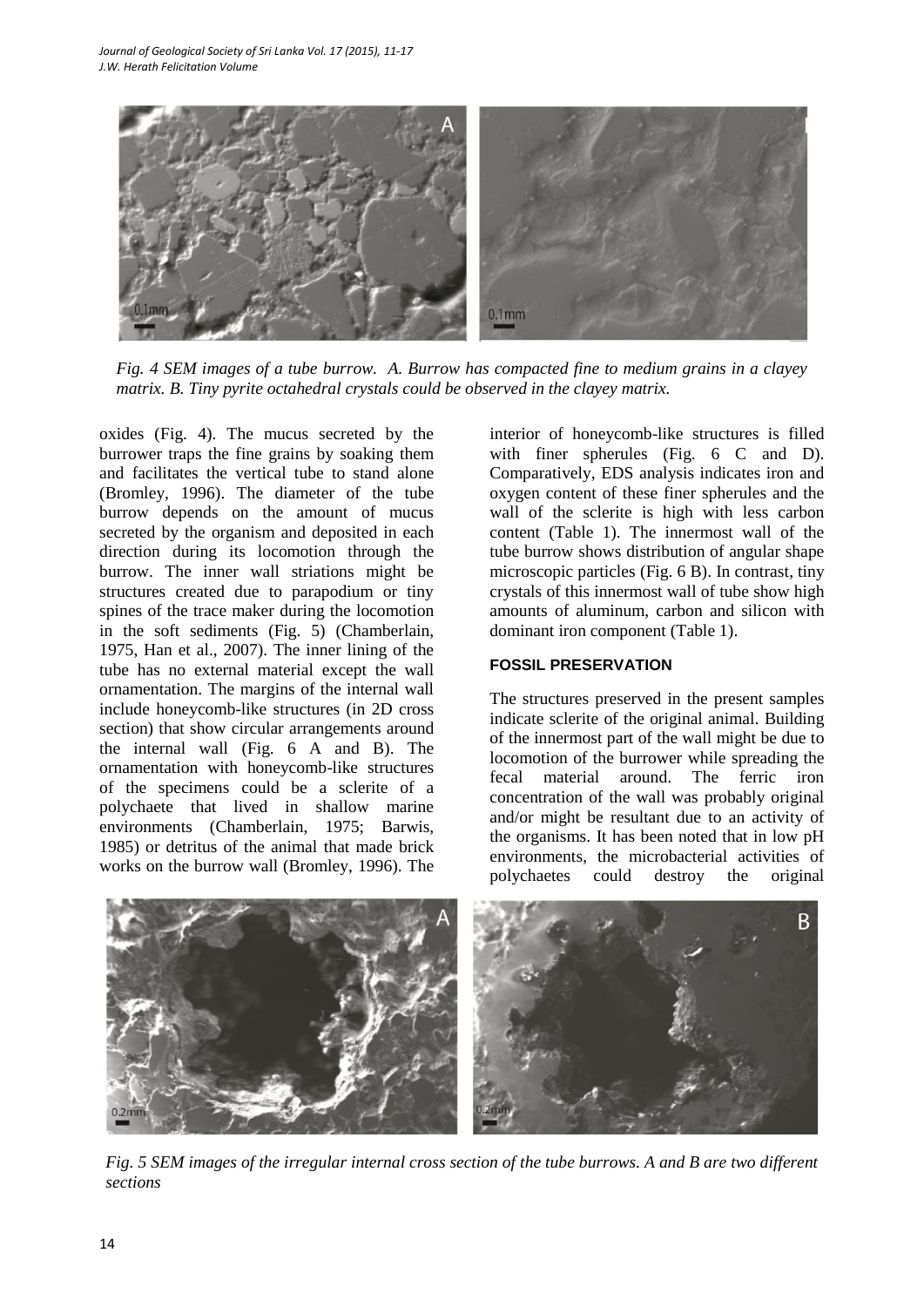mineralogy of clay minerals and form iron rich clay minerals (Needham et al., 2004). They might be rich in aluminum ferrous silicates such as chamosite or berthierine (Palmer and Wilson, 1990; Needham et al., 2004). Hence, innermost part of the burrow wall of studied samples could have originated from minerals such as chamosite or berthierine from pellets of polychaetes.

Pyritization of the above minerals and subsequent oxidation may have improved the wall preservation. Probably the spherules of the sclerite are framboids of pyrite. Literature recorded pyrite as the most probable original mineral in iron rich fossil preservation, which at present shows by replicated iron oxides, however, without sulfur in the chemistry (Schieber, 2002; Löwemark and Schäfer, 2003; Vertazalo et al., 2010; Ahn and Babcock, 2012). Except iron, the chemistry of the present samples indicates high percentages of carbon,

silicon and aluminium (Table 1). Because of the absence of sediment deposition over the area, some of the surface organic carbon might have been oxidized. The oxidation condition of iron, indicating red to orange color, is a characteristic of an aerobic environment. However, the presence of high carbon content associated with burrow wall indicates the activity of microbes in bio-deformations during the preservation processes (Aller and Aller, 1986; Wetzel and Uchman, 2012). Perhaps, these carbons may have been preserved in the form of cuticular organic matter followed along the organic films of burrow walls (Zhu et al., 2005). Hence, the fossil preservation of the tube burrows could have occurred due to cuticular organic matter and mineralization processes such as pyritization and aluminosilicatization of the original minerals secreted by the burrower which mediated by micro bacterial activities (Han et al., 2007).



*Fig. 6 SEM images of the internal wall lining of the tube. A. Sclerite shows honeycomb like structure. B. The innermost part of the inner wall has angular loose crystals probably chamosite or berthierine. C. and D Framboids of pyrite filled the honeycomb like structure.*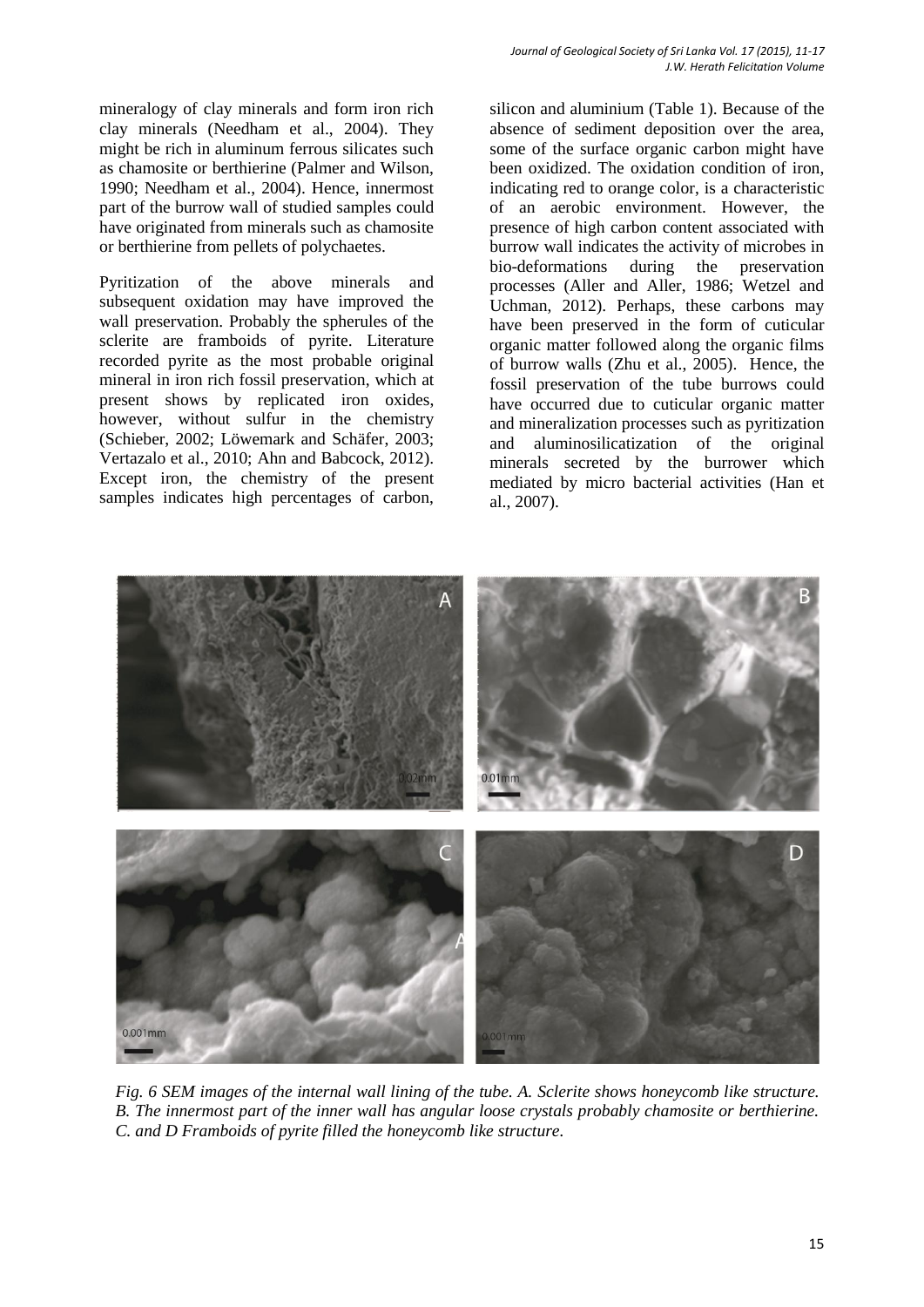| Weight $(\% )$                |                   |                          |                   |                                    |            |
|-------------------------------|-------------------|--------------------------|-------------------|------------------------------------|------------|
| Spherules inside the sclerite |                   | <b>Cover of sclerite</b> |                   | Tiny crystals of the inner<br>wall |            |
| <b>Specimen 1</b>             | <b>Specimen 2</b> | <b>Specimen 1</b>        | <b>Specimen 2</b> | Specimen 1                         | Specimen 2 |
| 5.32                          | 2.18              | 14.78                    | 11.06             | 9.76                               | 7.33       |
| 48.77                         | 26.94             | 51.07                    | 44.67             | 53.29                              | 38.22      |
| 1.37                          | 0.66              | 1.50                     | 1.72              | 22.88                              | 2.71       |
| 1.20                          | 0.50              | 1.30                     | 1.87              | 3.37                               | 1.72       |
| 43.35                         | 69.72             | 30.60                    | 39.99             | 7.90                               | 50.03      |
|                               |                   | 0.75                     | 0.96              |                                    |            |
|                               |                   |                          |                   | 2.25                               |            |
|                               |                   |                          |                   | 0.22                               |            |
|                               |                   |                          |                   | 0.32                               |            |
|                               |                   |                          |                   |                                    |            |

*Table 1 EDS analysis comparing the spherules inside the sclerite, cover of sclerite and tiny crystals of the inner wall*

## **CONCLUSIONS**

Taphonomic study on the burrow wall of tube burrows found in Quaternary sediments of the Eastern coast of Sri Lanka indicates that the burrow preservation was due to the ornamentation of the internal wall structure and secondary mineralogy that bound the grains. The activities of the trace maker and secondary microbially mediated biomineralization under preferable environments have facilitated the preservation.

The internal burrow wall ornamentation is due to the structures produced by the sclerite and the fecal material around the burrow wall. The mineralogy of the ornamented wall indicates micro bacterial mediated pyritization and aluminosilicatization which have strengthened the tubes under aerobic shallow marine environments. Formation of cuticular organic matter in and around the organic films of the burrow wall also assisted the preservation process. Exposure of the environment to fully oxidized conditions has facilitated the strengthening of tube burrows.

## **REFERENCES**

Ahn, S.Y. and Babcock, L.E. (2012) Microorganism – Mediated preservation of Planolites, a common trace fossil from the Harkless Formation, Cambrian of Nevada, USA, Sedimentary Geology, 263-264: 30-35.

- Aller J.Y. and Aller, R.C. (1986) Evidence for localized enhancement of biological associated with tube and burrow structures in deep-sea sediments at the HEEBLE site, western North Atlantic, Deep Sea Research Part A. Oceanographic Research Papers, 33: 755-790.
- Allison, P.A. and Bottjer, D.J. (2011) Taphonomy: Bias and process through time, Topics in Geobiology 32, DOI 10.1007/978-90-481-8643- 3\_1.
- Barwis, J.H. (1985) Tubes of the modern polychaete *Diopatra cuprea* as current velocity indicators and as analogs for *Skolithos-Monocraterion*, In Biogenic structures: Their use in interpreting depositional environments, Curran, H.A. (ed.), Spec. Publ., Soc. Econ. Paleont. Mineral., 35, pp 225-235.
- Behrensmeyer, A.K. (1984) Taphonomy and the Fossil Record: The complex processes that preserve organic remains in rocks also leave their own traces, adding another dimension of information to fossil samples*,* American Scientist, 72: 558-566.
- Bromley, R.G. (1996) Trace Fossils. Biology, Taxonomy and Applications,  $2<sup>nd</sup>$  ed. London.
- Chamberlain, C.K. (1975) Recent lebensspuren in nonmarine aquatic environments, In Frey, R.W. (ed.) The Study of Trace Fossils: Berlin, Springer-Verlag, pp 431-458.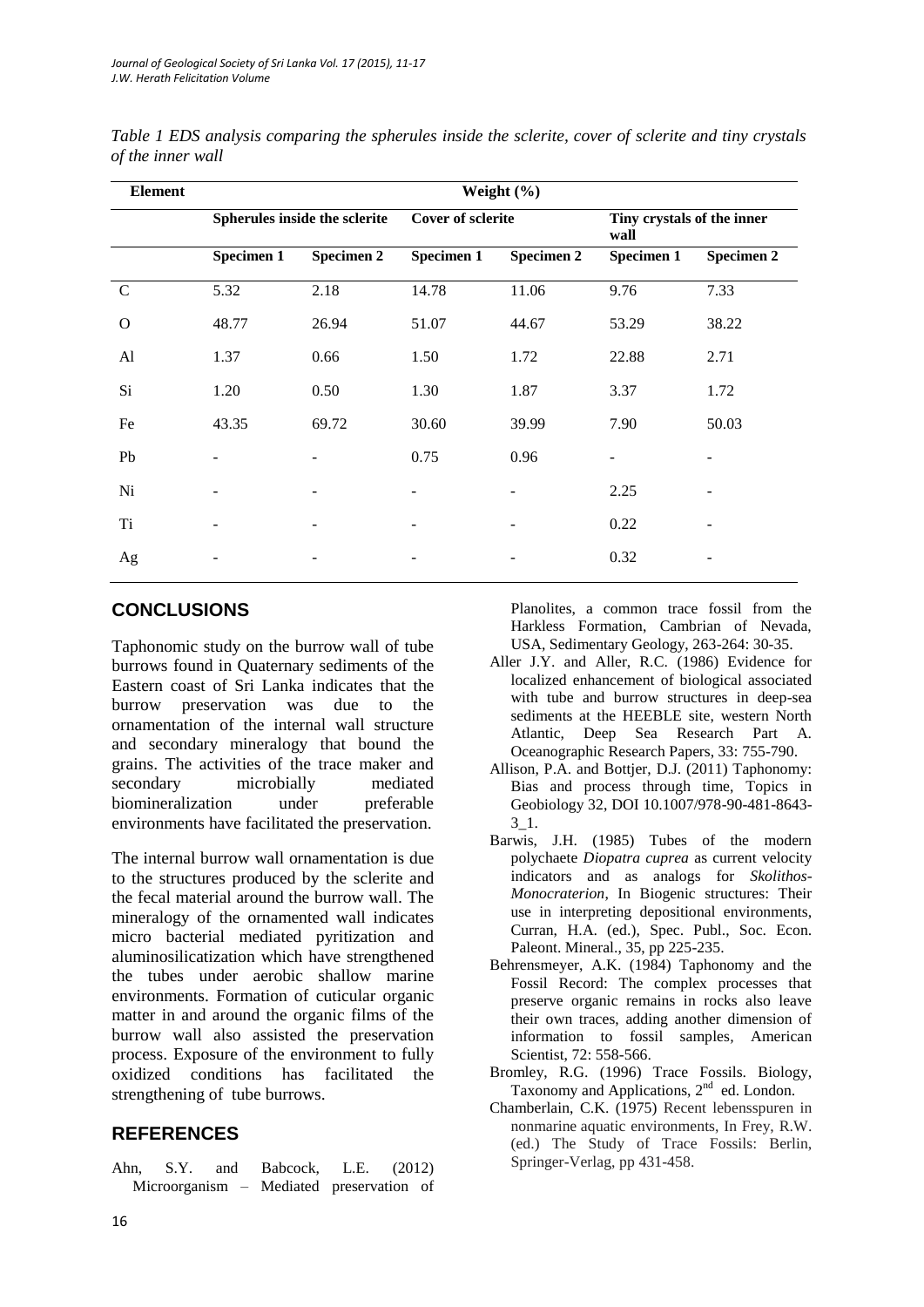- Cooray, P.G. (1984) An Introduction to the Geology of Ceylon. Naional Museum of Ceylon publications, Colombo, pp 340.
- Cooray, P.G. and Katupotha, K.N.J. (1991) Geological evolution of the coastal zone of Sri Lanka. Proceedings of Symposium on causes of coastal erosion in Sri Lanka, Colombo. pp 5-26.
- Gingras, M.K., Zonneveld, J.P. and Konhauser K.O. (2014) Using X-Ray radiography to observe Fe distribution in bioturbated sediment, Experimental Approaches to [Understanding](http://link.springer.com/book/10.1007/978-94-017-8721-5) Fossil [Organisms](http://link.springer.com/book/10.1007/978-94-017-8721-5) Topics in [Geobiology,](http://link.springer.com/bookseries/6623) 41: 195-206.
- Han, J., Liu, J., Zhang, Z., Zhang, X. and Shu, D. (2007) Trunk ornament on the palaeoscolecid worms Cricocosmia and Tabelliscolex from the Early Cambrian Chengjiang deposits of China. Acta Palaeontologica Polonica 52 (2): 423–431.
- Katupotha, K.N.J. (2007) Coastal Landforms, The National Atlas of Sri Lanka, Second Edition, Survey Department of Sri Lanka. pp 40-42.
- Löwemark, L. and Schäfer, P. (2003) Ethological implications from a detailed X-ray radiograph and 14C study of the modern deep-sea Zoophycos, Palaeogeography, Palaeoclimatology, Palaeoecology, 192: 101–121.
- Needham, S.J, Worden, R.H. and McIlroy, D. (2004) Animal-sediment interactions: the effect of ingestion and excretion by worms on mineralogy, Biogeosciences, 1: 113–121.
- Palmer, T.J. and Wilson, M.A. (1990) Growth of ferruginous oncoliths in the Bajocian (Middle Jurrasic) of Europe, Terra Nova, 2: 142-147.
- Panabokke C.R., Pathirana S.R.K. and Wijekoon D. (2002) Water quality of agro-wells in the coastal sand aquifer in Trincomalee District. Symposium proceedings on the Use of Groundwater for Agriculture in Sri Lanka, University of Peradeniya, Sri Lanka, pp 85-98.
- Schieber, J. (2002) The Role of an Organic Slime Matrix in the Formation of Pyritized Burrow Trails and Pyrite Concretions, Palaios, 17: 104– 109.
- Vertazalo, J.J., Löwemark, L., Papunen, H., Kotilainen, A.T. and Whitehouse, M.J. (2010) Pyritic and baritic burrows and microbial filaments in postglacial lacustrine clays in the northern Baltic Sea, Journal of the Geological Society, London, 167: 1185–1198.
- Wetzel, A. and Uchman, A. (2012) Hemipelagic and Pelagic Basin Plains, Developments in Sedimentology, 64: 673-701.
- Zhu, M.Y., Babcock, L.E. and Steiner, M. (2005) Fossilization modes in the Chengjiang Lagerstätte (Cambrian of China): testing the roles of organic preservation and diagenetic alteration. Palaeogeography, Palaeoclimatology, Palaeoecology, 220: 31– 46.